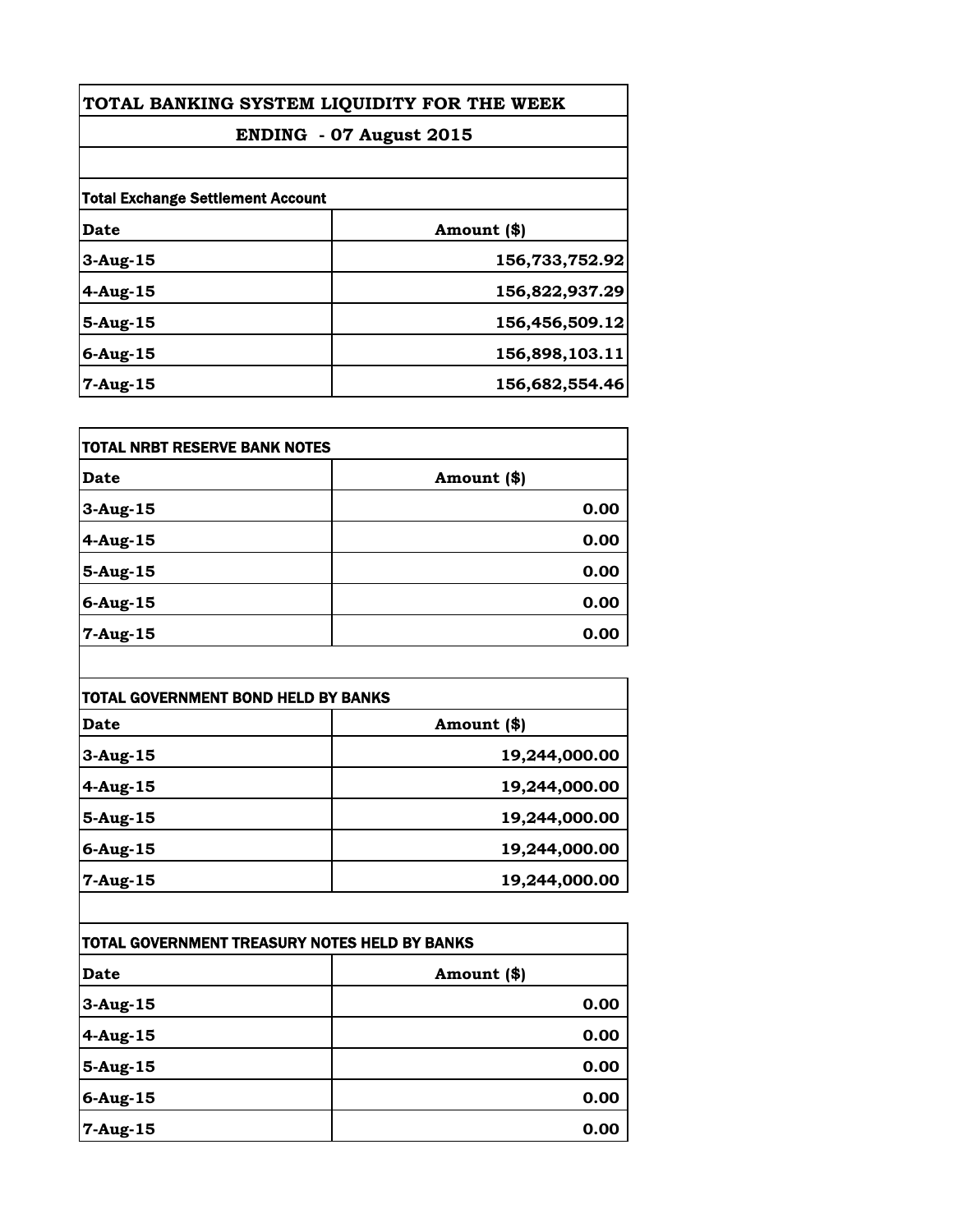| TOTAL BANKING SYSTEM LIQUIDITY FOR THE WEEK<br>ENDING - 14 August 2015 |                |
|------------------------------------------------------------------------|----------------|
|                                                                        |                |
| <b>Total Exchange Settlement Account</b>                               |                |
| Date                                                                   | Amount (\$)    |
| 10-Aug-15                                                              | 154,661,418.08 |
| $11$ -Aug-15                                                           | 156,026,670.34 |
| 12-Aug-15                                                              | 155,497,118.31 |
| 13-Aug-15                                                              | 156,680,336.34 |
| 14-Aug-15                                                              | 157,051,275.36 |

| <b>TOTAL NRBT RESERVE BANK NOTES</b> |             |
|--------------------------------------|-------------|
| Date                                 | Amount (\$) |
| 10-Aug-15                            | 0.00        |
| 11-Aug-15                            | 0.00        |
| $12$ -Aug-15                         | 0.00        |
| 13-Aug-15                            | 0.00        |
| $14$ -Aug-15                         | 0.00        |

| Amount (\$)<br>Date |               |
|---------------------|---------------|
|                     |               |
| 10-Aug-15           | 19,244,000.00 |
| 11-Aug-15           | 19,244,000.00 |
| 12-Aug-15           | 19,244,000.00 |
| 13-Aug-15           | 19,244,000.00 |
| 14-Aug-15           | 19,244,000.00 |

| TOTAL GOVERNMENT TREASURY NOTES HELD BY BANKS |             |
|-----------------------------------------------|-------------|
| Date                                          | Amount (\$) |
| 10-Aug-15                                     | 0.00        |
| 11-Aug-15                                     | 0.00        |
| 12-Aug-15                                     | 0.00        |
| 13-Aug-15                                     | 0.00        |
| 14-Aug-15                                     | 0.00        |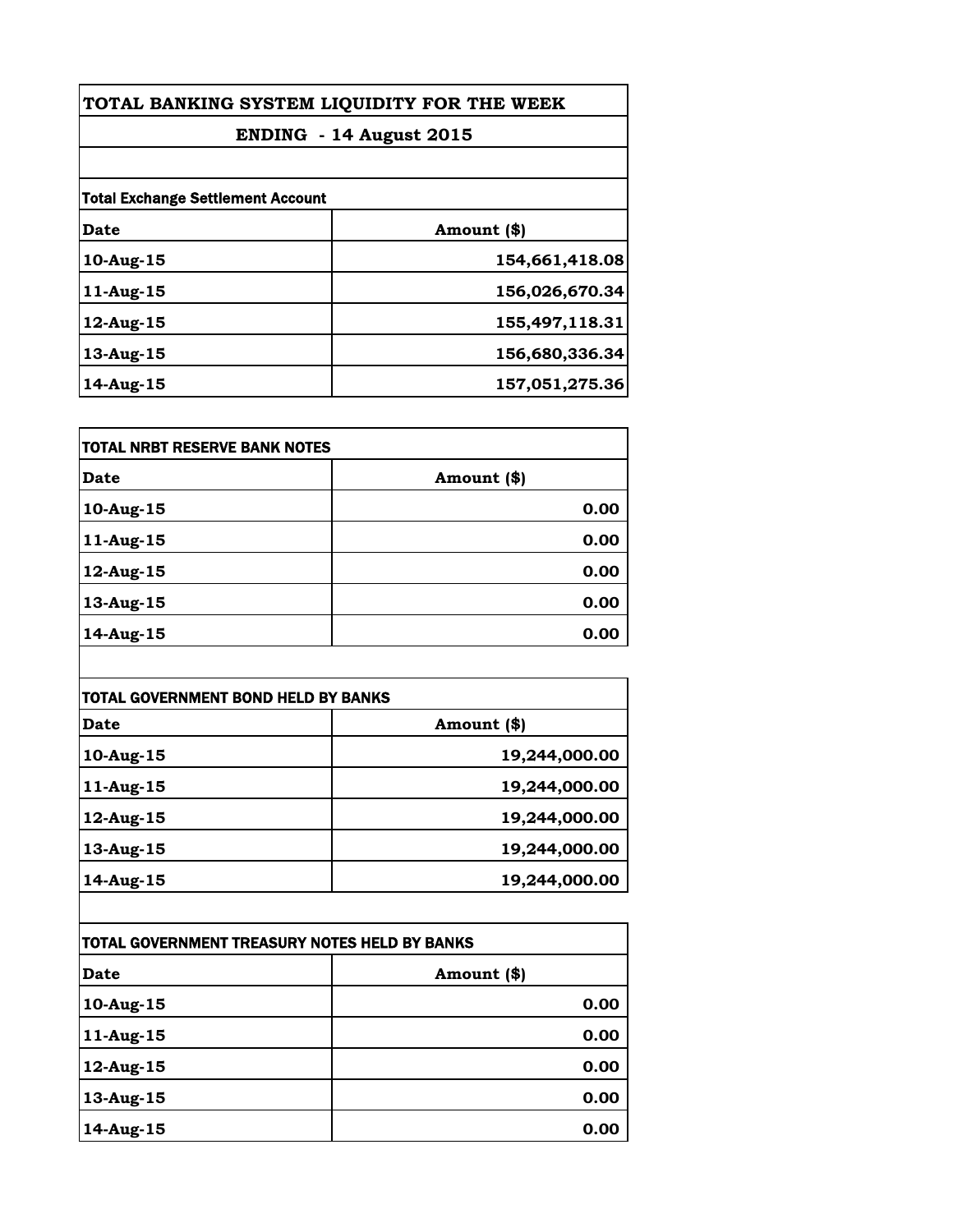| TOTAL BANKING SYSTEM LIQUIDITY FOR THE WEEK<br>ENDING - 21 August 2015 |                |
|------------------------------------------------------------------------|----------------|
|                                                                        |                |
| <b>Total Exchange Settlement Account</b>                               |                |
| Date                                                                   | Amount (\$)    |
| 17-Aug-15                                                              | 159,042,624.15 |
| 18-Aug-15                                                              | 159,298,077.98 |
| 19-Aug-15                                                              | 160,042,102.66 |
| 20-Aug-15                                                              | 161,223,071.58 |
| 21-Aug-15                                                              | 160,491,541.58 |

| <b>TOTAL NRBT RESERVE BANK NOTES</b> |             |
|--------------------------------------|-------------|
| Date                                 | Amount (\$) |
| 17-Aug-15                            | 0.00        |
| 18-Aug-15                            | 0.00        |
| 19-Aug-15                            | 0.00        |
| 20-Aug-15                            | 0.00        |
| 21-Aug-15                            | 0.00        |

| <b>TOTAL GOVERNMENT BOND HELD BY BANKS</b> |               |
|--------------------------------------------|---------------|
| Date                                       | Amount (\$)   |
| 17-Aug-15                                  | 19,244,000.00 |
| 18-Aug-15                                  | 19,244,000.00 |
| 19-Aug-15                                  | 19,244,000.00 |
| 20-Aug-15                                  | 19,244,000.00 |
| 21-Aug-15                                  | 19,244,000.00 |

| TOTAL GOVERNMENT TREASURY NOTES HELD BY BANKS |             |
|-----------------------------------------------|-------------|
| Date                                          | Amount (\$) |
| 17-Aug-15                                     | 0.00        |
| 18-Aug-15                                     | 0.00        |
| 19-Aug-15                                     | 0.00        |
| 20-Aug-15                                     | 0.00        |
| 21-Aug-15                                     | 0.00        |